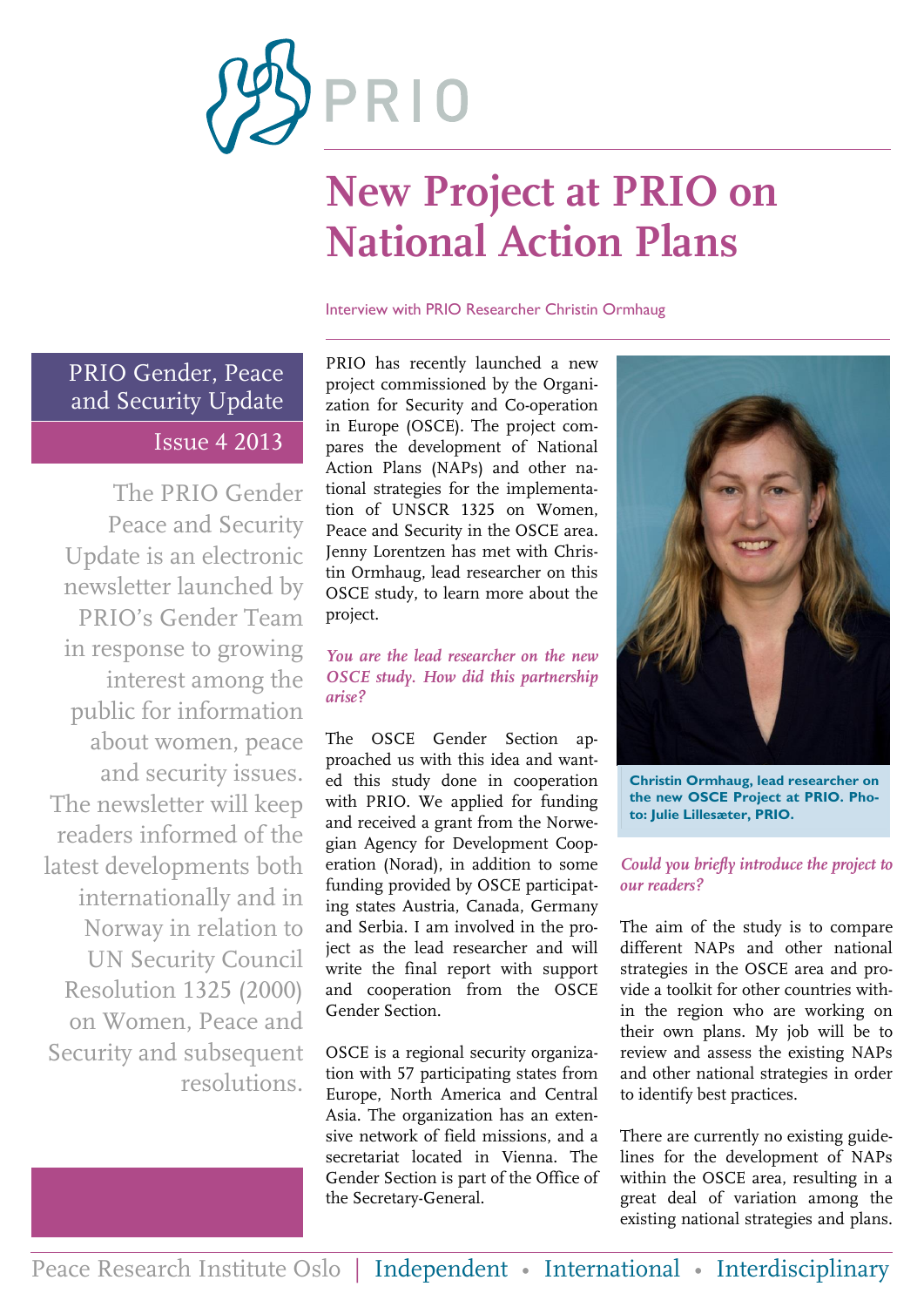On the one hand, some degree of variation is only natural, since they are supposed to reflect each country's specific policies and priorities. On the other hand, it is probably useful to have some guidelines because we see that some NAPs do not have timelines, clear division of responsibilities, or targets. Very few come with a dedicated budget.

We have reached a point in time where it is fruitful to do an assessment of the existing NAPs, looking into which strategies have worked, NAPs and other national strategies within the OSCE area. For this purpose, we will distribute a questionnaire to OSCE participating states, where the main focus will be on the process of developing NAPs and other national strategies. This will be followed by a workshop with the national contact points for UNSCR 1325 where we will discuss the findings from the questionnaires. The OSCE has also been involved in the development of some NAPs, and we are hoping to interview some of the people that took part in these processes.



**From the OSCE Gender Section: Project Assistant Claudia Stadler, OSCE Senior Gender Adviser Ambassador Miroslava Beham, and Gender Officer Hanna Sands. Photo: OSCE.**

and what one needs to keep in mind in the process of creating a NAP. This is a good time to intervene in order to try to affect the process in countries that will develop NAPs in the future.

#### *What will be the output of this project?*

The final product from this project will be in the form of a report, with three main components. The first is an analysis of the existing NAPs and other national strategies, focused on the content and structure. The second component addresses the experiences from the processes of developing the

The third component consists of what we call "tools for action". This will be a guide to best practices and issues that we recommend are included in NAPs and other national strategies.

In addition to the report, Torunn Tryggestad and I are planning to write a PRIO Policy Brief and an academic article.

*What do these "other national strategies" consist of?*

Countries that do not have a NAP may have included language on Resolution 1325 in other documents. All OSCE participating states are asked to report on the OSCE Code of Conduct, which includes reporting on gender on a voluntary basis. Some countries argue that they prefer a gender mainstreaming approach rather than having a NAP, and there is an ongoing discussion about what is more effective. UN Women has recommended a double strategy – which includes both NAPs and gender mainstreaming.

### *Can you tell us a bit about the background for this project?*

The background for the project is the slow implementation of UNSC Resolution 1325 on Women, Peace and Security, including in the OSCE area. As an effort to speed up the process, it was recommended that countries create National Action Plans in order to enhance and clarify the accountability of each individual state. In 2002, the President of the UN Security Council advised that Action Plans should be made. And in 2004-2005, the term "National Action Plans" was used in the UN Security Council.

Some of the criticism against Resolution 1325 concerned its lack of concreteness on how it was supposed to be implemented. In response to this critique, and to the slow implementation, NAPs were introduced. NAPs are also a way of anchoring the Resolution nationally and regionally, so that the UN is not the only arena for implementation.

In OSCE, 27 out of 57 participating states have NAPs. The prevalence of NAPs is highest in the European countries, while there are few in Central Asia and Caucasus. [A recent](http://www.tandfonline.com/doi/pdf/10.1080/03050629.2013.805325)  [study by Louise Olsson and Frida](http://www.tandfonline.com/doi/pdf/10.1080/03050629.2013.805325)  [Möller](http://www.tandfonline.com/doi/pdf/10.1080/03050629.2013.805325) shows that there is great variation in how women are represented in OSCE Field Missions. OSCE field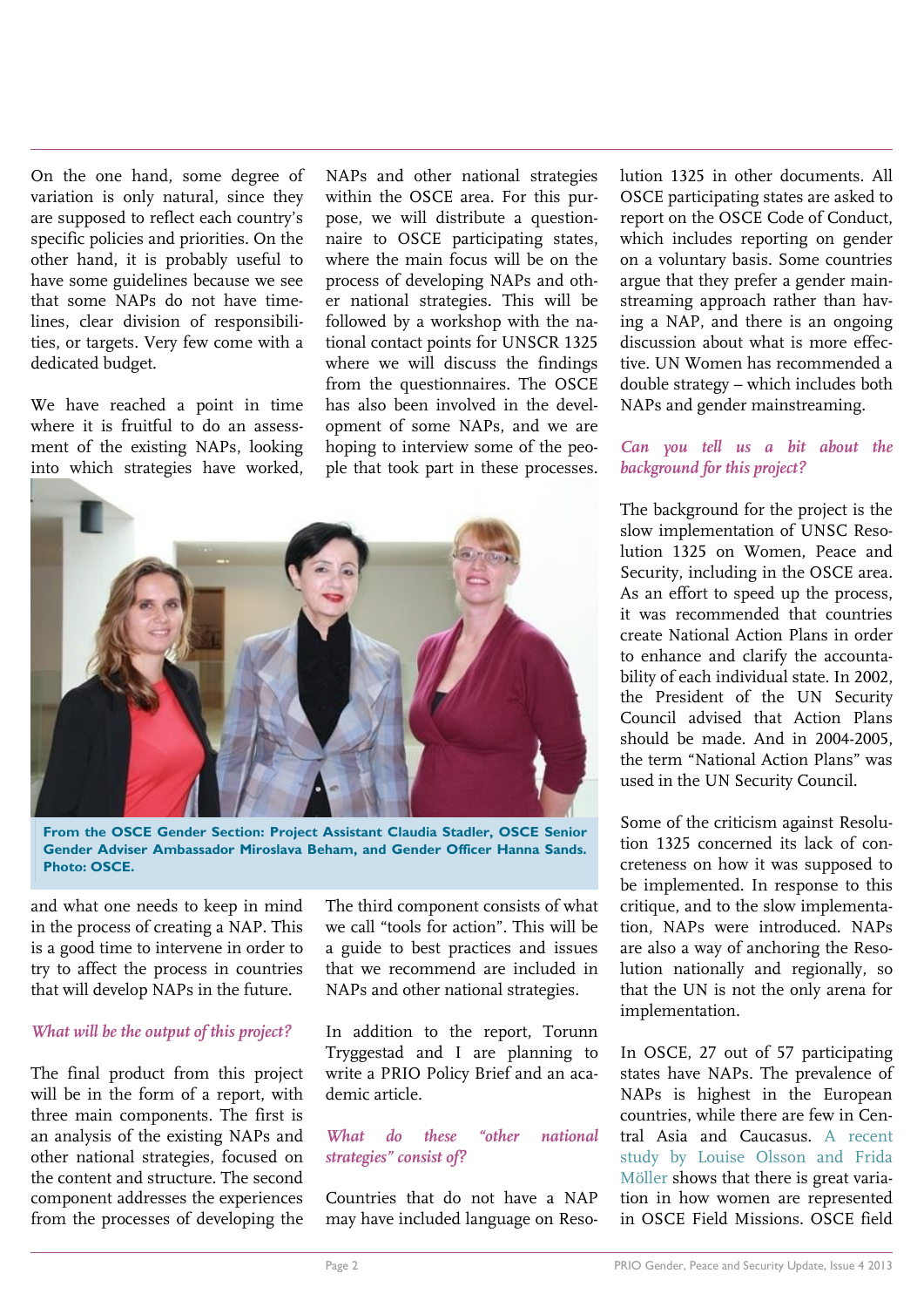missions have a higher representation of women than UN field missions (though if we discount the largely male military parts of UN Missions, the difference is reduced). On average, the representation of women in OSCE field missions shows a slowly increasing trend over the past five years and is currently at 37 %. However, the great internal variation, with some missions having 0% representation of women, shows that there is still a great need to increase the awareness about Resolution 1325 and increasing the representation of women in different OSCE field missions.

### *What do you think will be the biggest challenges?*

While NAPs are easily accessible, it is challenging to get an overview of the other national strategies existing in the OSCE area. Analyzing the contents of the written material such as NAPs and official documents is also less challenging than gathering information about the process of developing these documents. We are trying to collect this information through the questionnaires, but at the same time we have to keep the questionnaires relatively short, so that people will actually take the time to respond. I also think it would have been very interesting to do more research on the process of developing the NAPs and other national strategies than what is possible within the framework of this specific project.

The fact that there are great differences within the OSCE area is reflected in the development of NAPs and other national strategies. One of the things we are trying to do with this study, and which is a challenging task, is to come up with a format that can be adaptable to different national and local contexts. As a researcher, I

also have to make a choice about what to include in the analysis. The great variation in the existing NAPs and other national strategies further complicates that process. In the end, there will be issues we have to leave out that would be interesting to look into more closely. This is an area where more research could be done.

### *How can this project contribute to the implementation of UNSCR 1325?*

Some guidelines have been developed, but none that specifically deals with the OSCE area or that are adapted to the program of work of the organization. We will also develop tools for action that are adapted to OSCE participating states.

Very little analysis of NAPs content and structure has been done. This is an area to which I believe this study really can contribute, and I have received signals that this is something many people would be interested in learning more about.

### *How will the project proceed from here?*

I will travel to Vienna in early October together with PRIO Senior adviser Helga Hernes and meet with the OSCE Gender Section to discuss the project and the report. We will also meet with the Norwegian Mission to the OSCE and the Norwegian Embassy in Vienna. One of the people we will meet with is Miroslava Beham, OSCE Senior Gender Adviser. We are currently planning a visit for her in Oslo where she will present the work of OSCE on Gender in a public seminar at PRIO.

Further, the workshop with the national contact points for UNSCR 1325 from OSCE participating states is planned to take place in Vienna in December. Finally, when the report is completed we will organize a seminar at PRIO to present the findings.

## Australia Fails to Put Women on Security Council Agenda

**The previous edition** of the PRIO Gender, Peace and Security Update noted Australia's announcement earlier this year that they would highlight Women, Peace and Security during their presidency of the UN Security Council this September, focusing particularly on the leadership role of women in peace and conflict situations.

**Arousing enthusiasm** and expectations of an open debate and a UNSC presidential statement, this 'key priority' did not end up being a part of the official agenda, however. Instead, a side-event took place on Friday 6 September, considered by [Australian](http://wpsac.wordpress.com/2013/08/02/australia-poised-to-break-its-promise-to-women-of-the-world/)  [activists](http://wpsac.wordpress.com/2013/08/02/australia-poised-to-break-its-promise-to-women-of-the-world/) to be a poor substitute. The Permanent Mission of Australia to the United Nations, Conciliation Resources and the NGO Working Group on Women, Peace and Security organized an interactive discussion on women's participation in peacebuilding. The discussion was chaired by Australia's Global Ambassador for Women and Girls, Penny Williams.

**The event also launched** the new report ["Women Building Peace",](http://www.c-r.org/resources/accord-insight-women-building-peace) an Accord Insight publication featuring first-hand accounts of women's peacebuilding experiences in Cambodia, Sierra Leone, Uganda, Papua New Guinea (Bougainville), Northern Ireland, Angola, Sudan, Indonesia (Aceh) and Somalia, and provides insights for peacebuilding practitioners and policymakers into what wom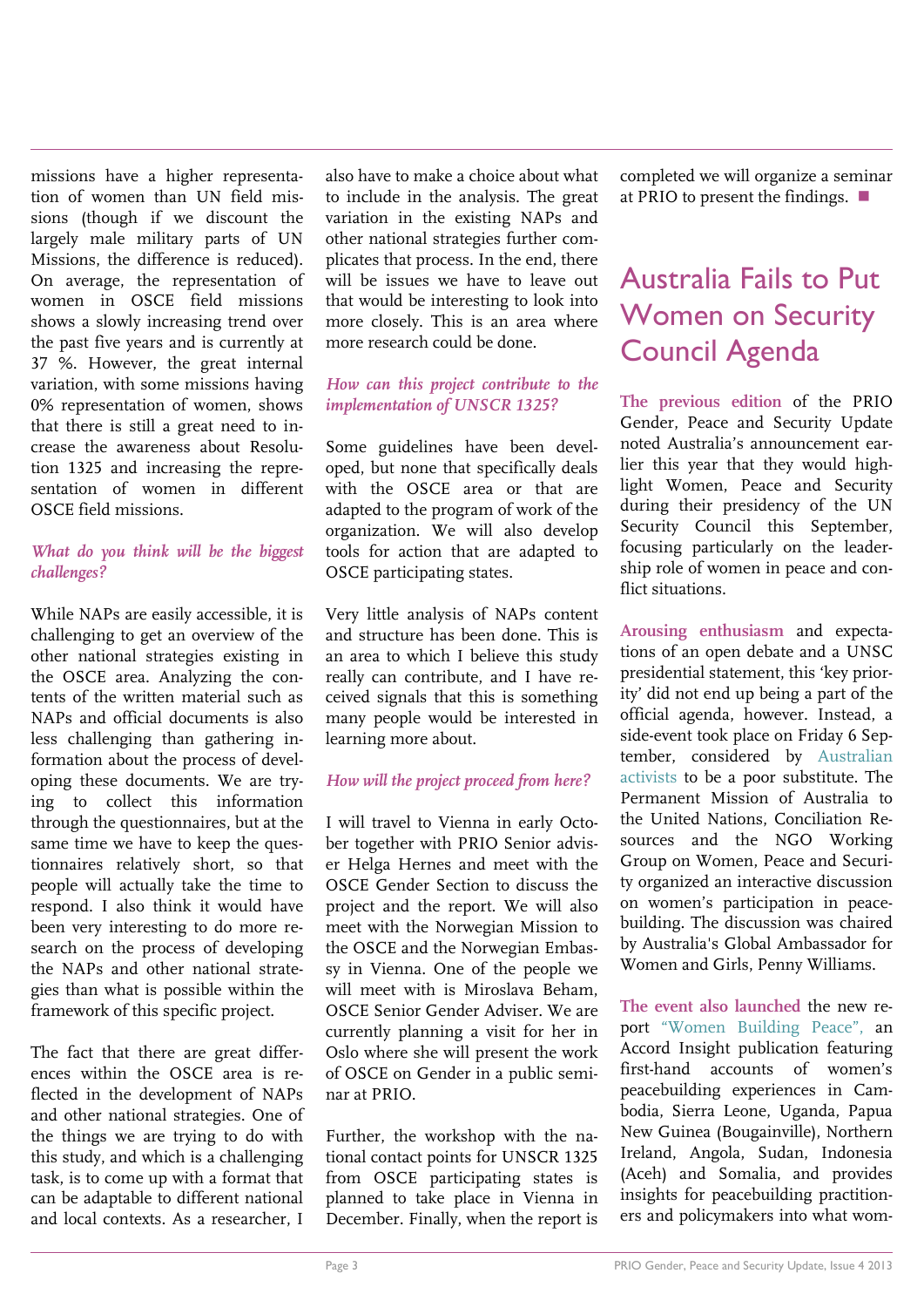en peacebuilders can achieve, their challenges and innovations, and how they can be effectively supported in their efforts.

**The Australian Mission** to the UN writes in a [press release](http://dfat.gov.au/media/releases/department/2013/dfat-release-20130906.html) that its government will develop a number of practical recommendations from the event for the Security Council and Peacebuilding Commission to consider in their work.

For more information on the event, see the [concept note on women's](https://attachment.fbsbx.com/file_download.php?id=160949117433240&eid=ASsanQV3qv_y4qkKl0CbpkEkNWzXr6B3tl149l28wZlOCRFweEwODCp5uGck4NPcxNE&inline=1&ext=1378719240&hash=ASvN7Y5gOAndmxzI)  [participation in peacebuilding.](https://attachment.fbsbx.com/file_download.php?id=160949117433240&eid=ASsanQV3qv_y4qkKl0CbpkEkNWzXr6B3tl149l28wZlOCRFweEwODCp5uGck4NPcxNE&inline=1&ext=1378719240&hash=ASvN7Y5gOAndmxzI) ■

### UN Member States Commit to end Sexual Violence in **Conflict**

**A new** ["Declaration of](https://www.gov.uk/government/uploads/system/uploads/attachment_data/file/244849/A_DECLARATION_OF_COMMITMENT_TO_END_SEXUAL_VIOLENCE_IN_CONFLICT__TO_PRINT....pdf) Commitment [to End Sexual Violence in Conflict"](https://www.gov.uk/government/uploads/system/uploads/attachment_data/file/244849/A_DECLARATION_OF_COMMITMENT_TO_END_SEXUAL_VIOLENCE_IN_CONFLICT__TO_PRINT....pdf) was endorsed by 113 member states at an event in New York on 24 September. The event was hosted by UK Foreign Secretary William Hague and UN Special Representative on Sexual Violence in Conflict Zainab Bangura.

**The UK Foreign** and Commonwealth Office states in a [press release](https://www.gov.uk/government/news/113-countries-pledge-action-to-end-sexual-violence-in-conflict-timetoact) that the declaration contains political and practical commitments to end the use of rape and sexual violence as a weapon of war. It sends an important message to the victims of these crimes that the international community has not forgotten them and to the perpetrators of rape that they will be held to account. The Declaration further expresses a shared commitment and determination to see an end to the use of rape and sexual violence as weapons of war and will serve as a platform for future practi-



**UK Foreign Secretary William Hague and SRSG for Sexual Violence in Conflict Zainab Bangura. Photo: UN Photo, Amanda Voisard.**

cal activity, particularly in conflict and post-conflict affected countries.

**"This represents** an important next step in the increasingly engaged attempt by the international community to end the strategic use sexual violence in war. Setting clearer measures for accountability for these crimes are not only important in terms of justice for victims and affected communities, but it may also have an important deterrent effect which could, potentially, stop future abuses from happening" says PRIO Senior Researcher Inger Skjelsbæk.

**UK Foreign Secretary** William Hague, and Special Envoy of the United Nations High Commissioner for Refugees (UNHCR) Angelina Jolie, announced the coming presentation of the declaration and a call for action against sexual violence in Syria in an [op-ed](http://english.alarabiya.net/en/News/world/2013/09/17/Call-for-action-against-sexual-violence-in-Syria.html) published on 17 September The call for action came just after the [Report of the independent inter](http://www.ohchr.org/EN/HRBodies/HRC/IICISyria/Pages/IndependentInternationalCommission.aspx)[national commission of inquiry on](http://www.ohchr.org/EN/HRBodies/HRC/IICISyria/Pages/IndependentInternationalCommission.aspx)  [the Syrian Arab Republic](http://www.ohchr.org/EN/HRBodies/HRC/IICISyria/Pages/IndependentInternationalCommission.aspx) was submitted to the UN General Assembly on

16 September.

**The new declaration** was launched in connection with the 68th session of the UN General Assembly in New York, which lasts from 17 September to 1 October. The general debate takes place from 24 September to 1 October, also known as the "UN High-Level Week". During this last week of September a range of official high-level meetings and debates take place, as well as a number of sideevents.

### Debate on Women in Peace Operations

**On Monday 16 September,** the United Nations Association in Norway organized a debate on the role of women in international peace operations.

**Norway is an** international champion and supporter of the integration of gender perspectives in international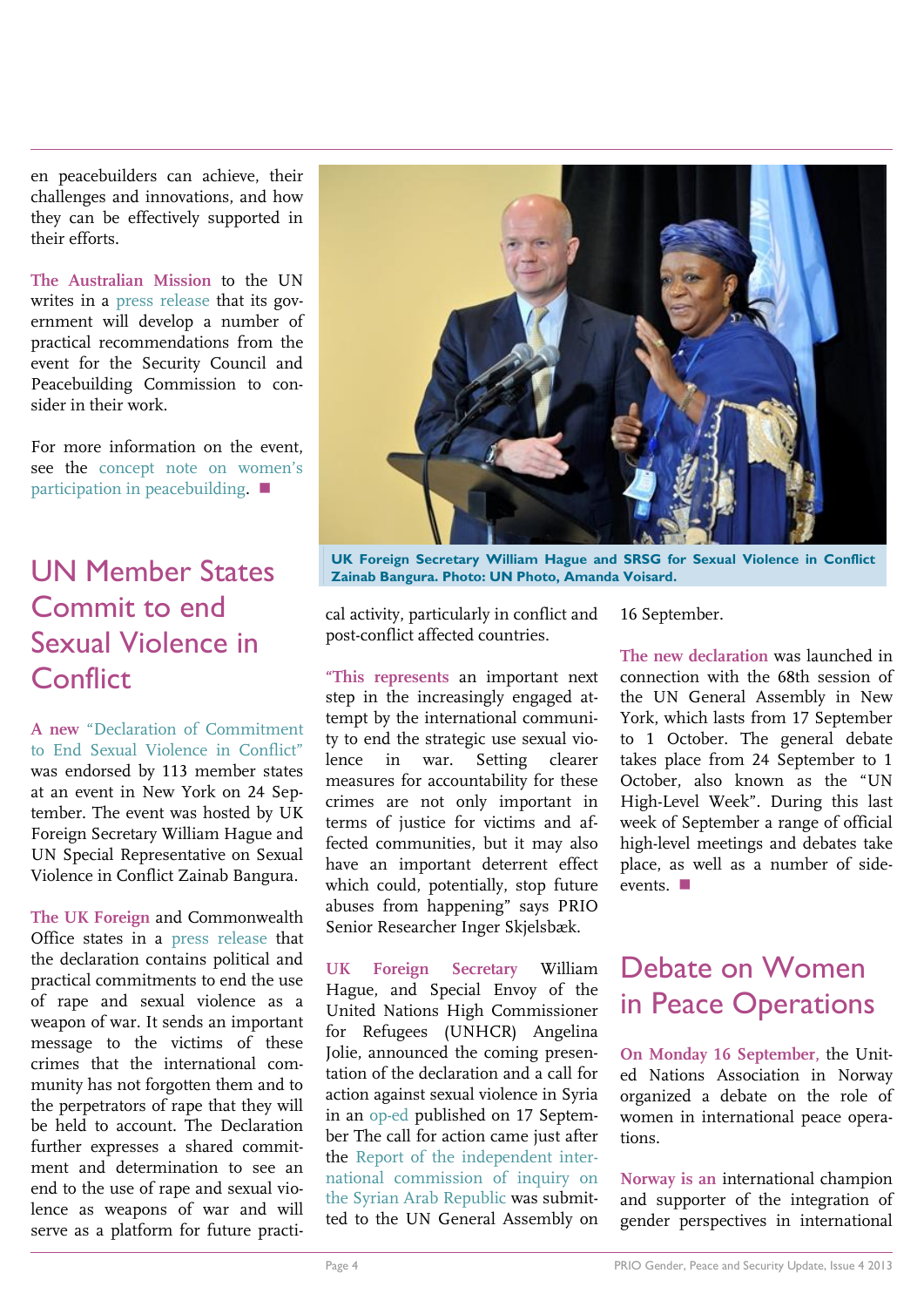

**From left: Ingeborg Moa (Norwegian People's Aid) Norwegian Minister of Defense Anne-Grete Strøm-Erichsen, Former Finnish Minister of Defense Elisabeth Rehn and NATO SRSG on Women, Peace and Security Mari Skåre. Photo: FN-Sambandet.**

peace operations and increasing the number of women in the armed forces and the police. What added value can women bring to international peace operations and what are the obstacles to increasing women's participation?

**The panelists** were Norwegian Minister of Defense Anne-Grete Strøm-Erichsen, Former Finnish Minister of Defense Elisabeth Rehn and NATO SRSG on Women, Peace and Security Mari Skåre. Ingeborg Moa (Norwegian People's Aid) acted as chair.

**Minister Strøm-Erichsen** described the changes we have seen in the attitudes towards the agenda within the armed forces since 2005. She emphasized that it should not only be seen as a matter of gender equality; the integration of gender perspectives in fact increases operational effectiveness and enhances the ability of the armed forces to carry out their mandates.

**Elisabeth Rehn** expressed concern for the international development towards a stronger focus on women as victims and their need for protection with the Security Council resolutions that have followed since Resolution 1325 (2000). An important aspect of Resolution 1325 is, contrarily, the focus on women as agents and the emphasis on women's participation in decision making regarding issues of peace and security.

**Mari Skåre** gave the audience an update on NATO's work on Women, Peace and Security, and what she considers the main challenges in this work. She argued that it is in the interest of society that women participate, bringing their unique experiences to and increasing the legitimacy of any peace process or international peace operation. She insisted that it is a matter of gender equality, and that the right of women to participate is democratic and undeniable.

### Progress Report on Women, Peace and **Security**

**The Norwegian Government's** [2012](http://www.regjeringen.no/upload/UD/Vedlegg/framdriftsrapport_2012.pdf)  [Progress Report on Women, Peace](http://www.regjeringen.no/upload/UD/Vedlegg/framdriftsrapport_2012.pdf)  [and Security](http://www.regjeringen.no/upload/UD/Vedlegg/framdriftsrapport_2012.pdf) was launched at a meeting on 28 August, arranged by the Norwegian Ministry of Foreign Affairs. Bringing together government and NGO representatives, researchers and other resource persons, the meeting was opened by State Secretaries Torgeir Larsen (Ministry of Foreign Affairs) and Eirik Øwre Thorshaug (Ministry of Defense) and chaired by Mariann Murvoll, Coordinator for Women, Peace and Security, Norwegian Ministry of Foreign Affairs.

**State Secretary Larsen** emphasized the need to maintain a long term commitment for successful implementation, and the importance of ensuring that gender perspectives are

Framdriftsrapport 2012

Kvinner, fred og sikkerhet



**The Norwegian Government's 2012 Progress Report on Women, Peace and Security.**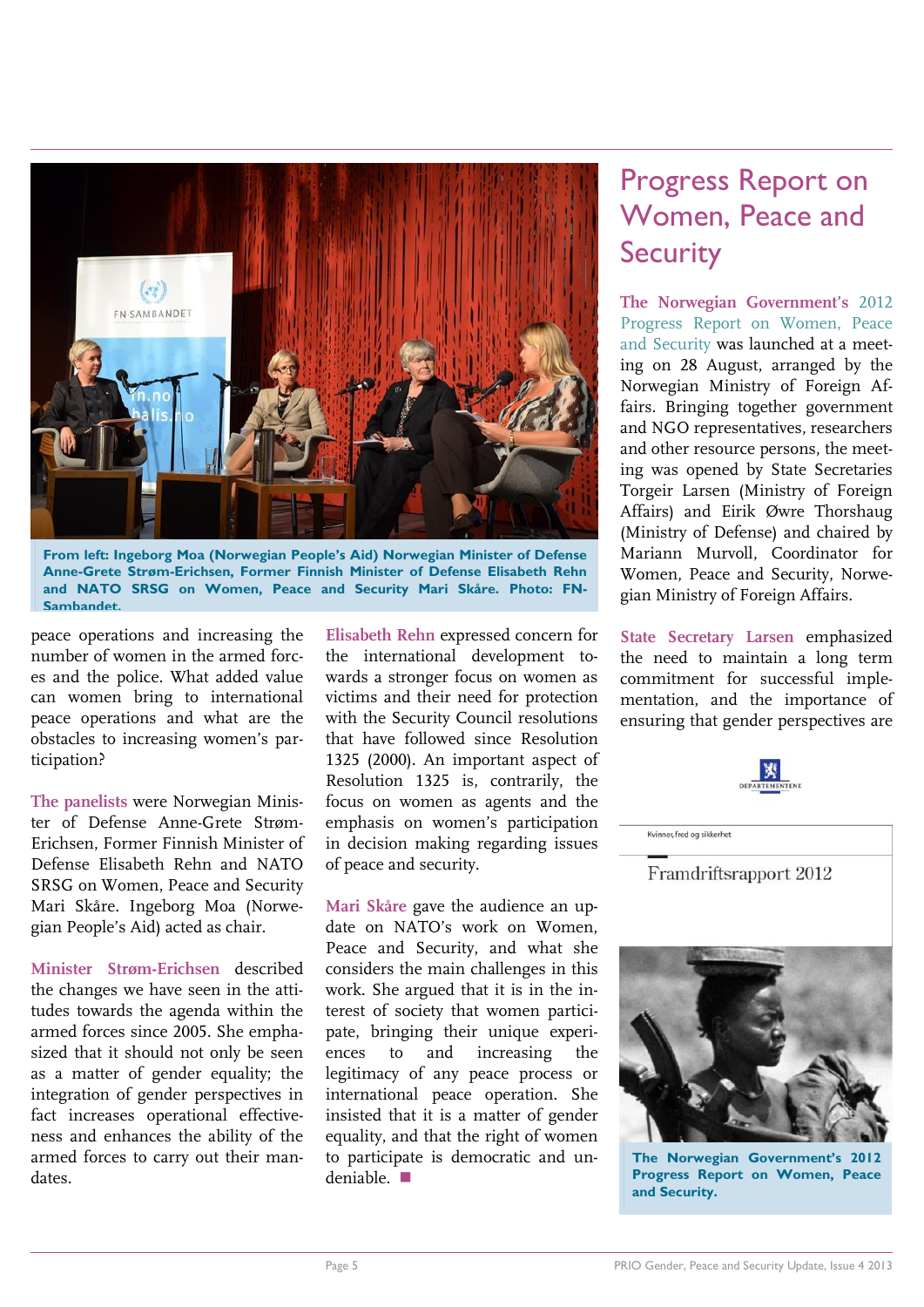integrated in international organizations such as the UN and the World Bank. He also stressed the importance of cooperation with civil society actors in peace and reconciliation processes. Following suit, State Secretary Thorshaug explained how the Ministry of Defense has broadened its approach from a main focus on recruiting more women to the armed forces, to now also emphasizing integration of gender perspectives in the planning, execution and evaluation of all operations and engagements.

**The 2012 Progress Report** refers back to [Norway's strategic plan 2011](http://www.regjeringen.no/upload/UD/Vedlegg/FN/Kvinner_likestilling/sr1325_strategic_planE880E_web.pdf)–13 on [Women, Peace and Security,](http://www.regjeringen.no/upload/UD/Vedlegg/FN/Kvinner_likestilling/sr1325_strategic_planE880E_web.pdf) the implementation of which lies with four ministries in the Norwegian Government: Foreign Affairs; Defense; Justice and Police; and Children, Equality and Social Inclusion. As can be expected, the 2012 Report details the progress on the priority areas set out by the strategic plan: 1. Peace processes and negotiations; 2. International operations; 3. Post-conflict situations and peacebuilding; 4. Sexual violence in conflict; and 5. Reporting and accountability. Mariann Murvoll further informed that an overall evaluation of the Norwegian Government's work on Women, Peace and Security, as well as the work on a new strategic plan, will take place this fall.

### Roadmap for Women's **Participation**

**A Regional Conference** on Women, Peace, Security and Development was held in Bujumbura, Burundi on 9¬– 11 July 2013. The conference was organized by Mary Robinson, UN Special Envoy for the Great Lakes Region in Africa, in partnership with Femmes Africa Solidarité (FAS) and the International Conference on the Great Lakes Region (ICGLR).

Implementing the Framework of Hope and UNSCR 1325  $9-10-11$  July 2013 Bujumbura, Burundi **Trish Aid** 

**UN Special Envoy for the Great Lakes Region in Africa Mary Robinson (middle left) and participants to the regional Conference on Women, Peace, Security and Development, Bujumbura, on 9-11 July. Photo: Femmes Africa Solidarité.**

**More than 100 women** gathered for the three-day conference which aimed to develop a road map for women's engagement in the peace process by implementing the "Peace, Security and Cooperation" (PSC) Framework and the United Nations Security Council resolution (UNSCR) 1325 in the Great Lakes Region.

**The first woman** to be appointed UN special envoy, [Mary Robinson](http://www.theguardian.com/global-development/poverty-matters/2013/aug/12/democratic-republic-congo-women-peace?CMP=twt_gu) is committed to ensuring that women's voices are heard at the negotiating table. She has stressed that without the full support and participation of women, no peace agreement can succeed.

**The conference** ended with the adoption of the ["Bujumbura Declaration"](http://www.fasngo.org/assets/files/Great%20Lakes%202013/Bujumbura%20Regional%20Conference%20Declaration.pdf) which aims to strengthen partnerships for increased collaboration in support of the full and successful implementation of the Framework of Hope, and to strengthen solidarity between women's civil society groups in the Great Lakes region, and governments, regional and international institutions.

**According to** [Mary Robinson,](http://www.fasngo.org/assets/files/Great%20Lakes%202013/GLC%20-%20Press%20release.pdf) the Bujumbura Declaration and roadmap will help to ensure that women's voices are heard "from the bottom up and adhered to and implemented by Governments from the top down."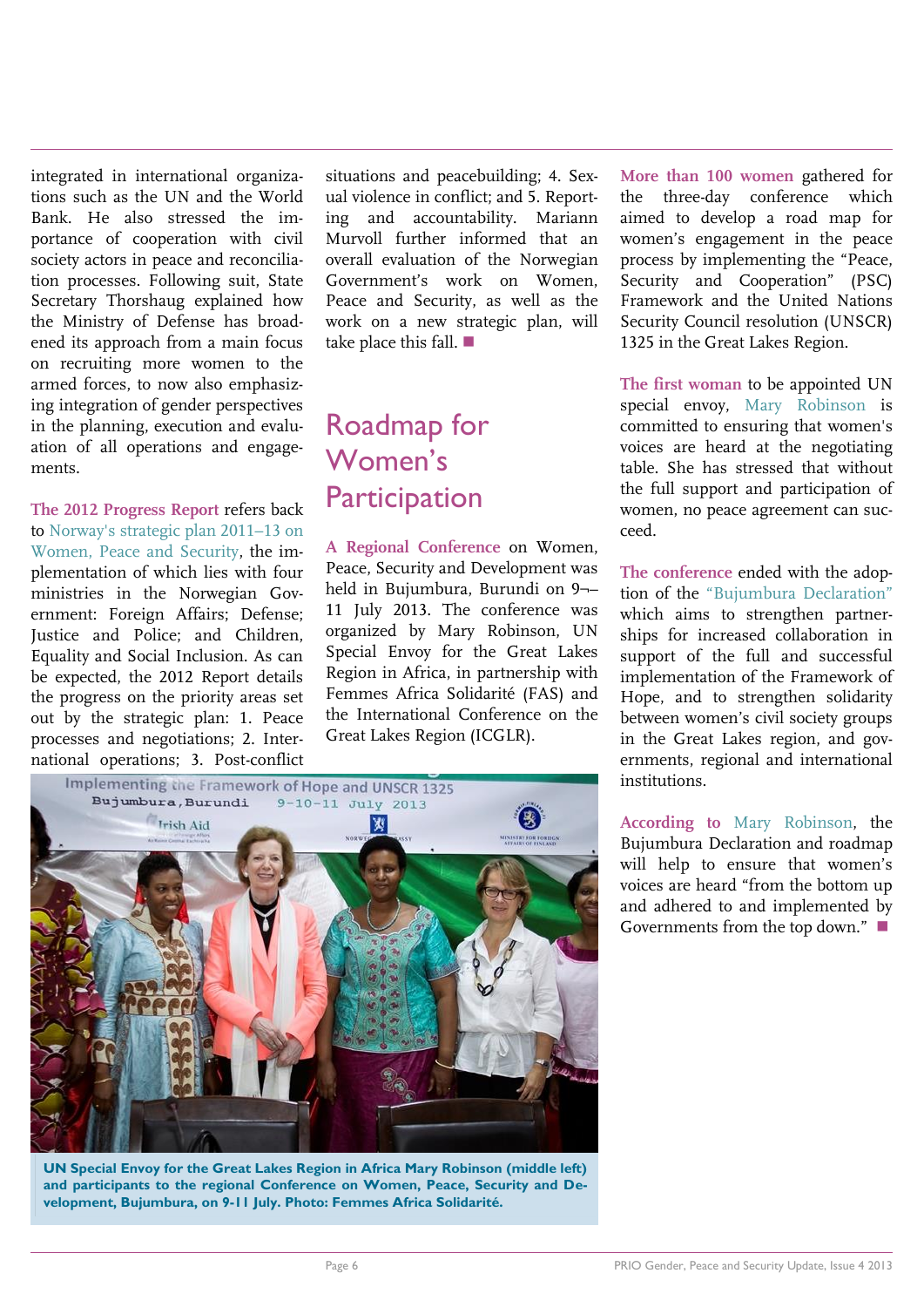## International News

**A Regional Conference** on Women, Peace, Security and Development was held in Bujumbura, Burundi on 9-11 July 2013. The conference was organized by Mary Robinson, UN Special Envoy for the Great Lakes Region in Africa, in partnership with Femmes Africa Solidarité (FAS) and the International Conference on the Great Lakes Region (ICGLR) (see separate story).

**Aminata Touré** was appointed Prime Minister of Senegal on 1 September.

#### **The Permanent Mission of Australia**  to the United Nations, Conciliation Resources and the NGO Working Group on Women, Peace and Security organized an interactive discussion on women's participation in peacebuilding on 6 September in New York (see separate story).

**The UN General Assembly** held its 68th session in New York from 17 September to 1 October.

**113 UN Member States** adopted a "Declaration of commitment to end sexual violence in conflict" on 24 September (see separate story).

**The UN Peacebuilding Commission** organized a High-level meeting on "Women's economic empowerment for peacebuilding" on 26 September in New York.

# News from Norway

**The Norwegian Ministry of Foreign Affairs** organized a consultative meeting on 28 August with representatives from government, NGOs, researchers and other resource persons. The Norwegian

Government's 2012 Progress Report on Women, Peace and Security was launched at the meeting (see separate story).

**The Norwegian Atlantic Committee** held a seminar on Monday 16 September on "UNSC Resolution 1325 on Women, Peace and Security: Three Levels of Norwegian Implementation" with Mari Skåre, NATO SRSG on Women, Peace and Security, Patricia Flakstad, (Former?) Chairperson NATO Committee on Gender Perspectives, and Torgeir Byrløkken, Colonel and Chief of Staff Brigade Nord.

**The United Nations Association** in Norway organized a debate on the role of women in international peace operations. The panelists were Norwegian Minister of Defense Anne Grethe Strøm Eriksen, former Finnish Minister of Defense Elisabeth Rehn, and NATO SRSG on Women, Peace and Security Mari Skåre (see separate story).

## News from PRIO

**The PRIO Annual Peace Address** was delivered by Nobel Laureate Jody Williams on the topic of "The Power of Global Activism" on 17 September.

**PRIO has been awarded a grant** from the Norwegian research Council for a new project named "Positioning Women for Research Professorship (POWER): Early intervention at PRIO".

**A Workshop** on Gender, Empowerment and Conflict took place on 28 September in Kathmandu, Nepal.

**A conference** on "Gender and the Law: Debating Citizenship Reform in Cyprus" was organized by the Friedrich Ebert Stiftung (FES), the Gender Advisory Team (GAT), and the PRIO Cyprus Centre (PCC) on 28 September in Nicosia, Cyprus.

### **Torunn Tryggestad**

- Gave a presentation on UN Security Council Resolution 1325 on Women, Peace and Security and the issue of women's inclusion in peace processes for a group of civil society representatives from Myanmar. PRIO, 11 September.
- Chaired meeting with representatives from the Section for Security Policy, Ministry of Foreign Affairs, focusing on PRIO's gender research. PRIO, 26 September.

### **Helga Hernes**

 Was a keynote speaker at the Women's Conference 2013: 100 Years with the right to vote on the topic "From the Right to Vote to Contemporary Policies on Gender Equality in Norway". The conference was organized by KVINNFORSK at the University in Tromsø, in the event of the official celebration of the Women's suffrage centenary in Norway 1913-2013. Tromsø, 28 August.

### **Christin Ormhaug**

- Is the lead researcher on a new OSCE study on National Action Plans (NAPs) for the implementation of UN Security Council resolution 1325 on Women, Peace and Security.
- Attended the consultative meeting at the Norwegian Ministry of Foreign Affairs. Oslo, 28 August.

### **Jenny Lorentzen**

 Attended the consultative meeting at the Norwegian Ministry of Foreign Affairs. Oslo, 28 August.

### **Ragnhild Nordås**

 Presented two papers together with Dara Kay Cohen (Harvard Kennedy School) at the American Political Science Association Annual Convention 2013: *Recruitment Practices and Violence by Militias in Recent Armed Conflict*s, and *Sexual Violence by Armed Actors: Who Perpetrates, When and*